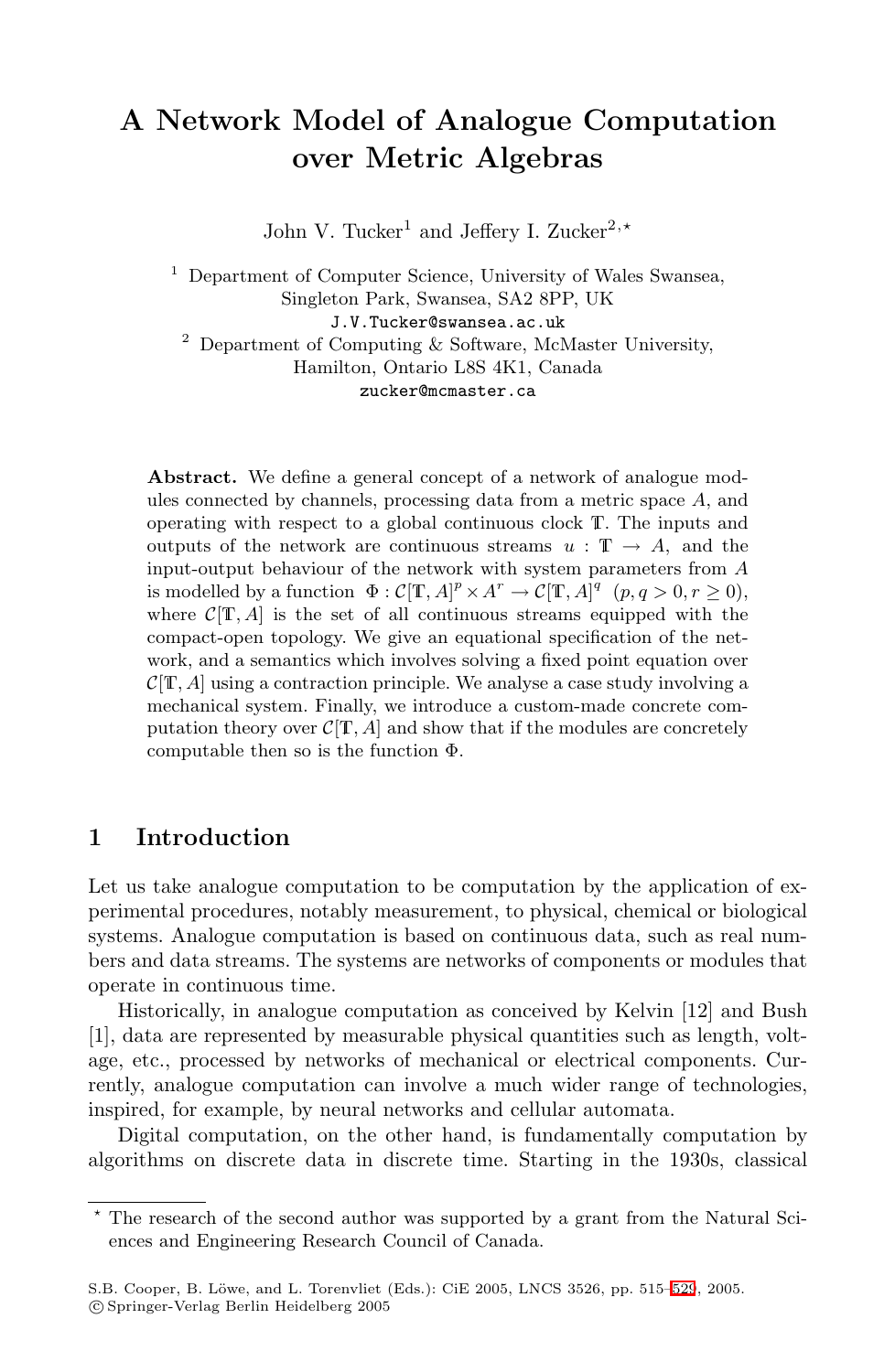computability theory has matured into a comprehensive and mathematically deep *theory of digital computation*. Turing computability and its equivalents have become the standard for what we mean by computation. The subject continues to develop in new directions [4]. Of particular relevance is Computable Analysis, where it is applied to computable functions on real numbers, Banach spaces, and, more generally, metric and topological spaces.

The *theory of analogue computation* is less developed. The general purpose analog computer (GPAC) was introduced by Shannon [11] to model Bush's Differential Analyzer. Shannon discovered that a function can be generated by a GPAC if, and only if, it is differentially algebraic, but his proof was incomplete. Marian Pour-El [10] gave a characterisation of the analogue computable functions, focusing on the classic analogue systems built from adders, scalar multipliers and integrators. This yielded a new proof of Shannon's equivalence and a proof that these analogue models do not compute all algorithmically (or "digitally") computable functions on the reals.

Cristopher Moore [8] defined a system of schemes rather like Kleene's [6], but with primitive recursion replaced by integration. Félix Costa and his colleagues [3, 7] have presented improved models extending GPAC.

We present two questions related to analogue technology:

- 1. What characteristics of data, physical components, transmissions, and system architecture, make up a suitable technology for analogue computation?
- 2. Given a technology that builds analogue systems from components, do these systems produce, by measurements, the same functions as those algorithmically computed?

Thanks to the work of Shannon, Pour-El, Moore and Costa, we have one possible precise formulation of question 1, and negative answer to question 2. Their models are based on the traditional components of analogue computing up to the 1960s (adders, integrators, etc.). However, even for the case of traditional analogue technologies, the conceptual basis is not sufficiently clear to answer (even) the first question fully.

We begin, in Section 2, with a definition of an analogue network, with modules connected by channels, processing data from a metric space  $A$ , with a global continuous clock  $\mathbb T$  modelled by the set of non-negative reals. Let  $\mathcal C[\mathbb T,A]$  be the set of all continuous streams  $u : \mathbb{T} \to A$  with the compact-open topology. The input-output behaviour of a network  $N$  with  $p$  input channels,  $q$  output channels and r parameters from A is modelled by a function  $\Phi : \mathcal{C}[\mathbb{T}, A]^p \times A^r \to \mathcal{C}[\mathbb{T}, A]^q$ . The module functions must satisfy an important physically motivated condition: *causality*. We give an equational specification for N.

In Section 3 we give a semantics for the equational specification of a network satisfying causality. This involves solving a fixed point equation over  $\mathcal{C}[\mathbf{T}, A]$ using a custom-made *contraction principle*, based on the fact that  $\mathcal{C}[\mathbb{T}, A]$  can be locally approximated by metric spaces. This extends the well-known Banach fixed point theorem for metric spaces [2]. We also derive continuity of  $\Phi$ , assuming continuity of the module functions. This gives a mathematical model of *computation by measurements on an analogue system*.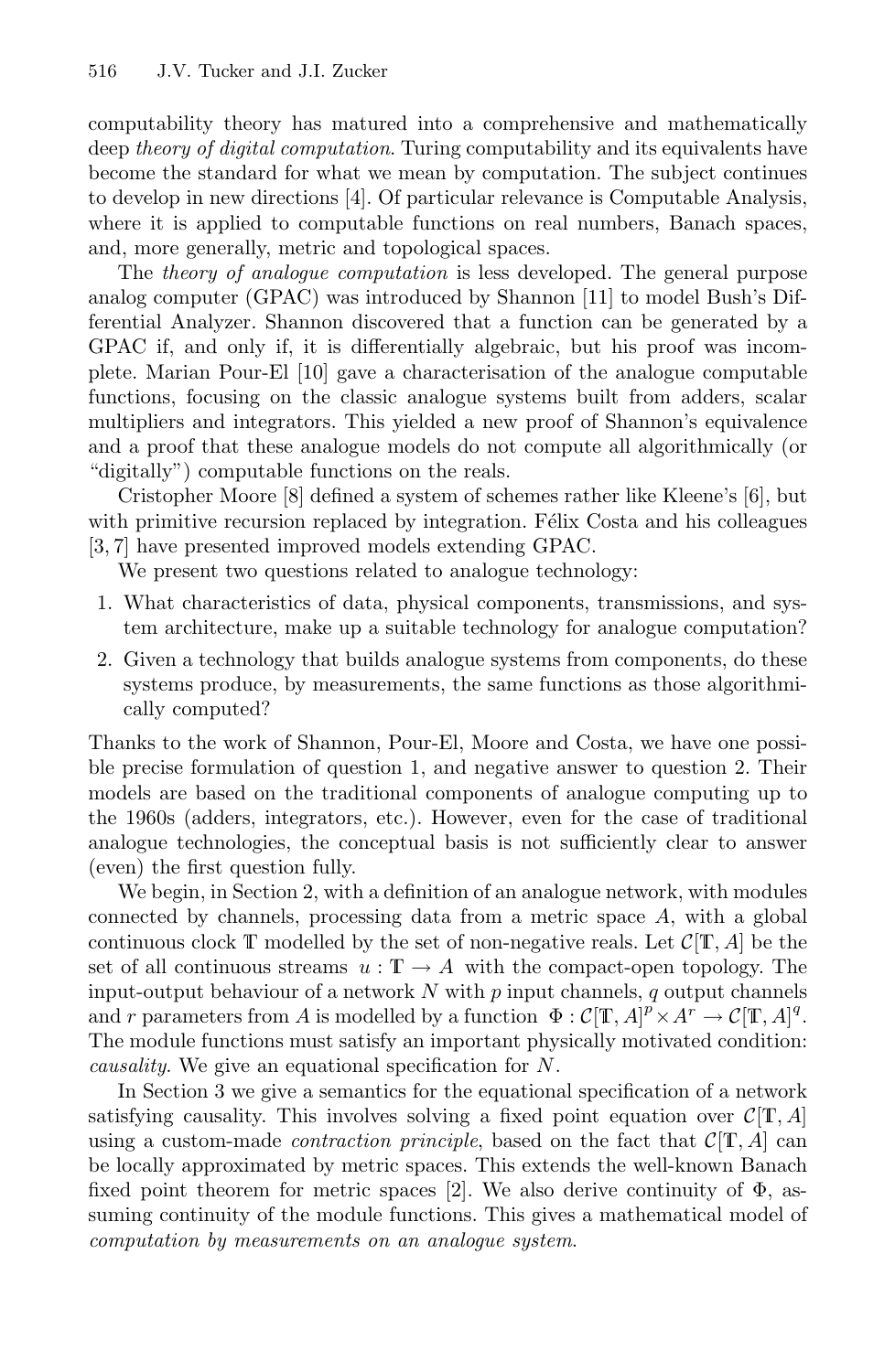In Section 4 we analyse in detail a case study of analogue computation with a mechanical system in which data are represented by displacement, velocity and acceleration.

In Section 5 we compare analogue and digital computation. For this we introduce a custom-made concrete (digital) computation theory over  $\mathcal{C}[\mathbb{T}, A]$ . This is an extension to the non-metric space  $\mathcal{C}[\mathbb{T}, A]$  of the theory of concrete computations on metric algebras [15]. We prove a soundness theorem for analogue, relative to concrete, computation:

**Theorem.** *If the functions defined by the components of an analogue network are concretely computable, then so is the function defined by the whole network.*

Settling a converse result, i.e. completeness of analogue with respect to digital computation, would be of great importance.

We have studied computation on discrete time streams in [14], and networks that process discrete time streams in [13].

## **2 Analogue Networks**

An *analogue network* N consists of a number of *modules* and *channels* computing and communicating with data from a topological algebra A.

#### **2.1 Data and Time**

Assume we are working with data from a *complete metric space* (A, d). The network operates in continuous time T, modelled by the non-negative reals with its usual topology. The channels carry signals in the form of *continuous streams* of data from A, represented as continuous functions  $u : \mathbb{T} \to A$ . Let  $\mathcal{C}[\mathbb{T}, A]$  be the set of continuous streams on A, with the *compact-open topology* [2].

#### **2.2 Modules**

A *module* M has finitely many *input channels*, one *output channel*, and locations for some *parameters*. Associated with M is a function  $F_M : C[T, A]^{k_M} \times$  $A^{l_M} \to \mathcal{C}[\mathbb{T}, A],$  with  $k_M > 0$  *input streams*,  $l_M \geq 0$  *parameters* and one *output stream.* We put  $F_M(u, c) = v$ , where  $u = (u_1, \ldots, u_{k_M}) \in C[\mathbf{T}, A]^{k_M}$  and  $c = (c_1, \ldots, c_{l_M}) \in A^{l_M}.$ 

**Examples 2.2.1.** Typical module operations (assuming  $A = \mathbb{R}$ ) are the classical analogue processing units:  $(a)$  pointwise addition of two streams,  $(b)$  pointwise multiplication of a stream by a constant ("scalar"), (c) integration. There are parameters in  $(a)$  and  $(c)$ , namely the scalar multiplier in  $(a)$ , and the constant of integration in (c).

We will assume a *causality* property of the module functions, which states that the output is "causally" related to the inputs, in the sense that the output at any time depends only on the inputs up to that time. Precisely: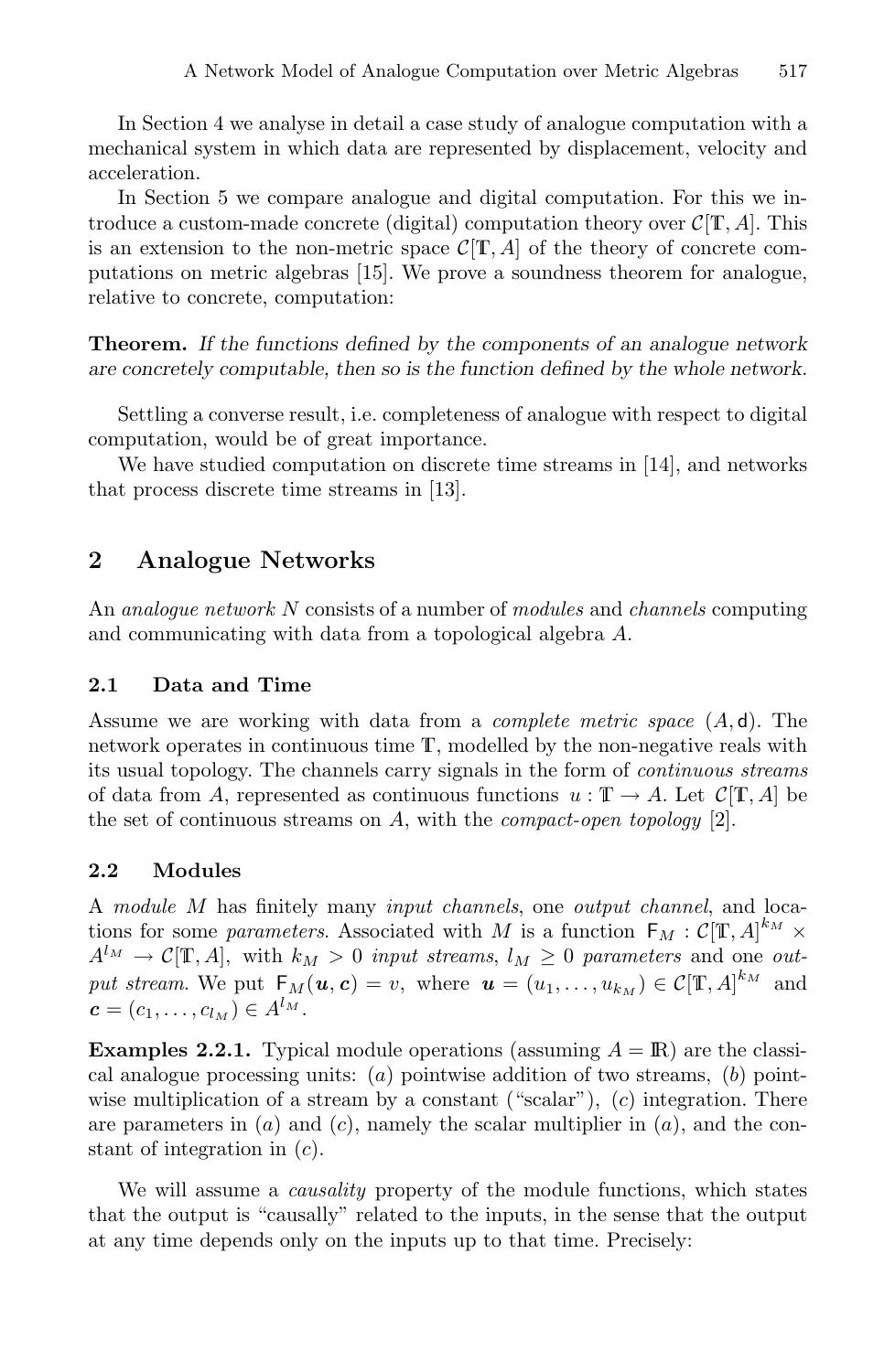(*Caus*): For 
$$
\mathbf{u}_1, \mathbf{u}_2 \in C[\mathbf{T}, A]^{k_M}
$$
,  $\mathbf{c} \in A^{l_M}$  and  $t \geq 0$ :  
\n $\mathbf{u}_1|_{[0,t)} = \mathbf{u}_2|_{[0,t)} \Rightarrow F_M(\mathbf{u}_1, \mathbf{c})(t) = F_M(\mathbf{u}_2, \mathbf{c})(t)$ .

Note that this condition depends on an assumption of *instantaneous response* of the modules. All the common module operations (including those listed in 2.2.1) satisfy **(***Caus***)**.

#### **2.3 Network Architecture**

Consider now (Figure 1) a network N withm modules  $M_1, \ldots, M_m$  and m channels  $\alpha_1, \ldots, \alpha_m$ . Each module  $M_i(i = 1, \ldots, m)$  has some *input channels*  $\alpha_{i_1}, \ldots, \alpha_{i_{k_i}}$  ( $k_i > 0$ ) (which are the outputs of modules  $M_{i_1}, \ldots, M_{i_{k_i}}$  respectively), some (*local*) *parameter locations*  $c_{i_1}, \ldots, c_{i_{l_i}}$  ( $l_i \geq 0$ ) and one *output channel*  $\alpha_i$ . It computes the function  $F_i = F_{M_i} : C[\mathbf{T}, A]^{k_i} \times A^{l_i} \to C[\mathbf{T}, A]$ .



**Fig. 1.** A network

The network N itself has p *input channels* and q *output channels*  $(p, q \le m)$ . We assume (for notational convenience) that the first p modules  $M_1, \ldots, M_p$  are the identity module  $M_{\mathbf{I}}$ , and the p network input channels  $\alpha_1, \ldots, \alpha_p$  are both the input and output channels for  $M_{\rm I}$ . The remaining (non-trivial) modules of the network are  $M_{p+1},...,M_m$ . For  $i=1,...,m$ , the channel  $\alpha_i$  is the output channel for module  $M_i$ . The q network output channels are  $\beta_1, \ldots, \beta_q$ , where (say)  $\beta_i = \alpha_{i_i}$  for  $i = 1, \ldots, q$ .

There are also locations for *global* or *network parameters*  $\mathbf{c} = (c_1, \ldots, c_r)$  $(r \geq 0)$ , which include the local parameters of all the modules in N. For each global parameter  $c_i$  and module  $M_j$ , it is specified which of the local parameters of  $M_i$  are to be identified with  $c_i$ .

We make an assumption of *input determinacy*:

**(***InDet***)**: *There is a well-determined value for the stream on each input channel at all times.*

#### **2.4 Network Operation: The Model**

Under the assumptions **(***InDet***)** and **(***Caus***)**, we want to prove a *network determinacy* condition: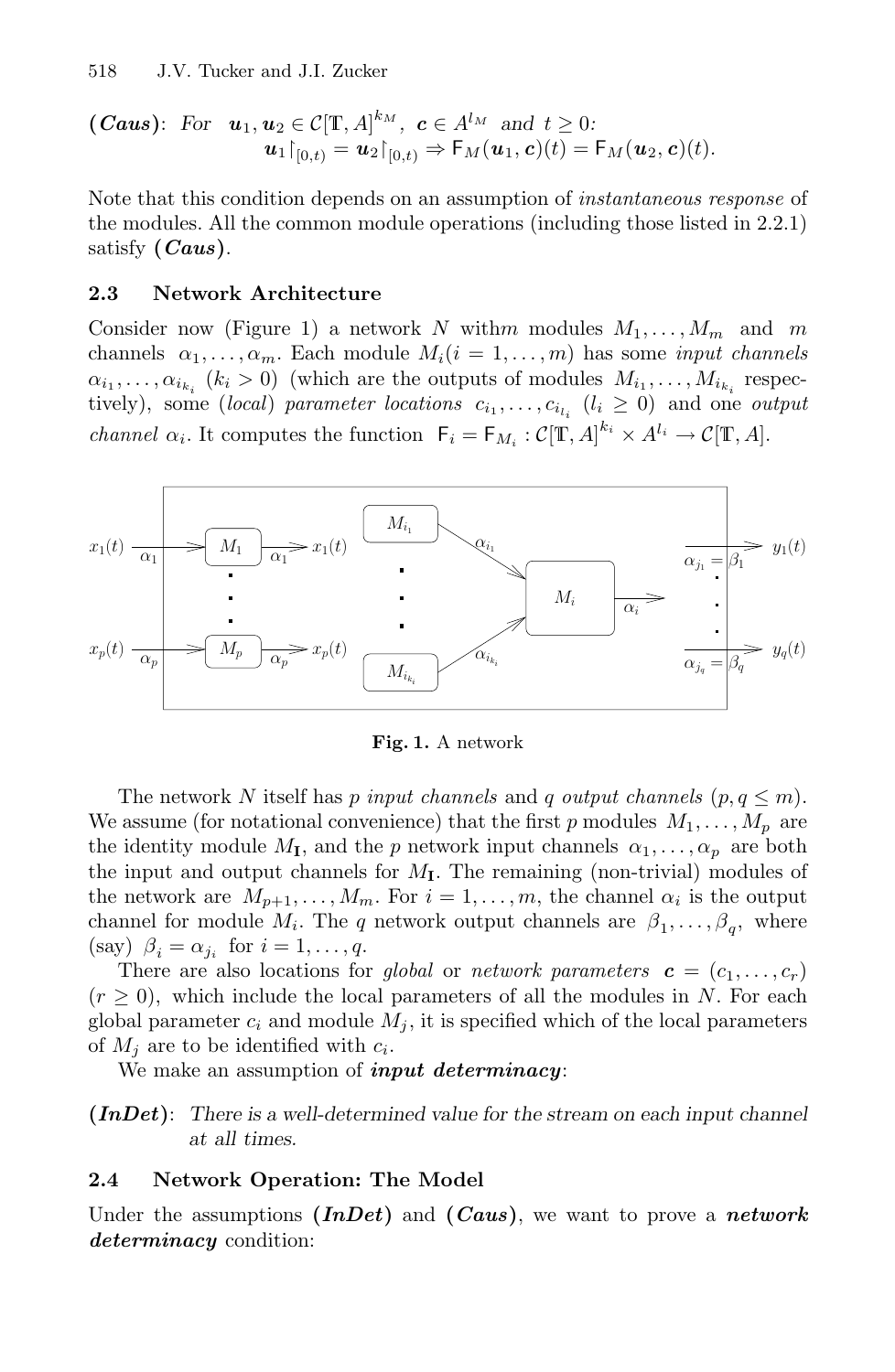**(***NetDet***)**: *For certain input streams and parameter values, there is a well-determined value for the stream on each channel at all times.*

This means that, at least for a certain set  $U \subseteq \mathcal{C}[\mathbf{T},A]^p \times A^r$  of inputs and parameters, there is a well-determined tuple of total functions  $u_i : \mathbb{T} \to A(i =$  $1, \ldots, m$ ) that describes the data on every channel  $\alpha_i$ .

Assuming (*NetDet*), there is associated with each module  $M_i$  ( $i = 1, \ldots, m$ ) a function  $\Phi_i : \mathcal{C}[\mathbb{T}, A]^p \times A^r \to \mathcal{C}[\mathbb{T}, A]$  where  $\Phi_i(\mathbf{x}, \mathbf{c}) = u_i$  for  $(\mathbf{x}, \mathbf{c}) \in U$ . From these module functions follows the existence of the *network function*

$$
\Phi^N : \mathcal{C}[\mathbf{T}, A]^p \times A^r \to \mathcal{C}[\mathbf{T}, A]^q,
$$
\n
$$
\Phi^N(\mathbf{x}, \mathbf{c}) = (\Phi_{j_1}(\mathbf{x}, \mathbf{c}), \dots, \Phi_{j_q}(\mathbf{x}, \mathbf{c})) \quad \text{for } (\mathbf{x}, \mathbf{c}) \in U.
$$
\n(2.1)

#### **2.5 Network Operation: Algebraic Specification**

Given the above assumptions, we can specify the model by the following *system equations*:

$$
u_i(t) = F_i(u_{i1}, \dots, u_{ik_i}, c_{i1}, \dots, c_{il_i})(t) \qquad (i = 1, \dots, m, t \ge 0)
$$
 (2.2a)

$$
u_i(t) = x_i(t) \qquad (i = 1, ..., p, t \ge 0), \qquad (2.2b)
$$

In the next section we will derive the existence and uniqueness of a solution of this specification as a fixed point of a certain function.

### **3 Solving Network Equations; Fixed Point Semantics**

We are looking for an  $m$ -tuple of channel functions satisfying the equational specifications (2.2). First, we define some general concepts and give some results concerning stream spaces and stream transformations. Recall that  $(A, d)$  is a complete metric space.

#### **3.1 Stream Spaces and Stream Transformations**

Let  $0 \leq a < b$ , and let  $\mathcal{C}[[a, b], A]$  be the set of continuous functions from  $[a, b]$ to A. For  $u, v \in \mathcal{C}[[a, b], A]$  (or  $u, v \in \mathcal{C}[\mathbb{T}, A]$ ), define

$$
d_{a,b}(u,v) =_{df} \sup \{d(u(t), v(t)) \mid t \in [a, b]\}.
$$

This makes  $C[[a, b], A]$  a complete metric space, with the *uniform convergence* topology [2-§2.6]. The product space  $\mathcal{C}[[a, b], A]^m$   $(m > 0)$  has the metric

$$
d_{a,b}^m(\boldsymbol{u},\boldsymbol{v}) = \left(\sum_{i=1}^m \left(d_k(u_i,v_i)\right)^p\right)^{\frac{1}{p}} \tag{3.1}
$$

(where  $\mathbf{u} = (u_1, \ldots, u_m)$  and  $\mathbf{v} = (v_1, \ldots, v_m)$ ) for some fixed  $p \ (1 \leq p \leq \infty)$ . We will sometimes drop the superscript 'm' from  $d_{a,b}^m$ . We also write  $d_k$  for  $d_{0,k}$  $(k = 1, 2, \dots).$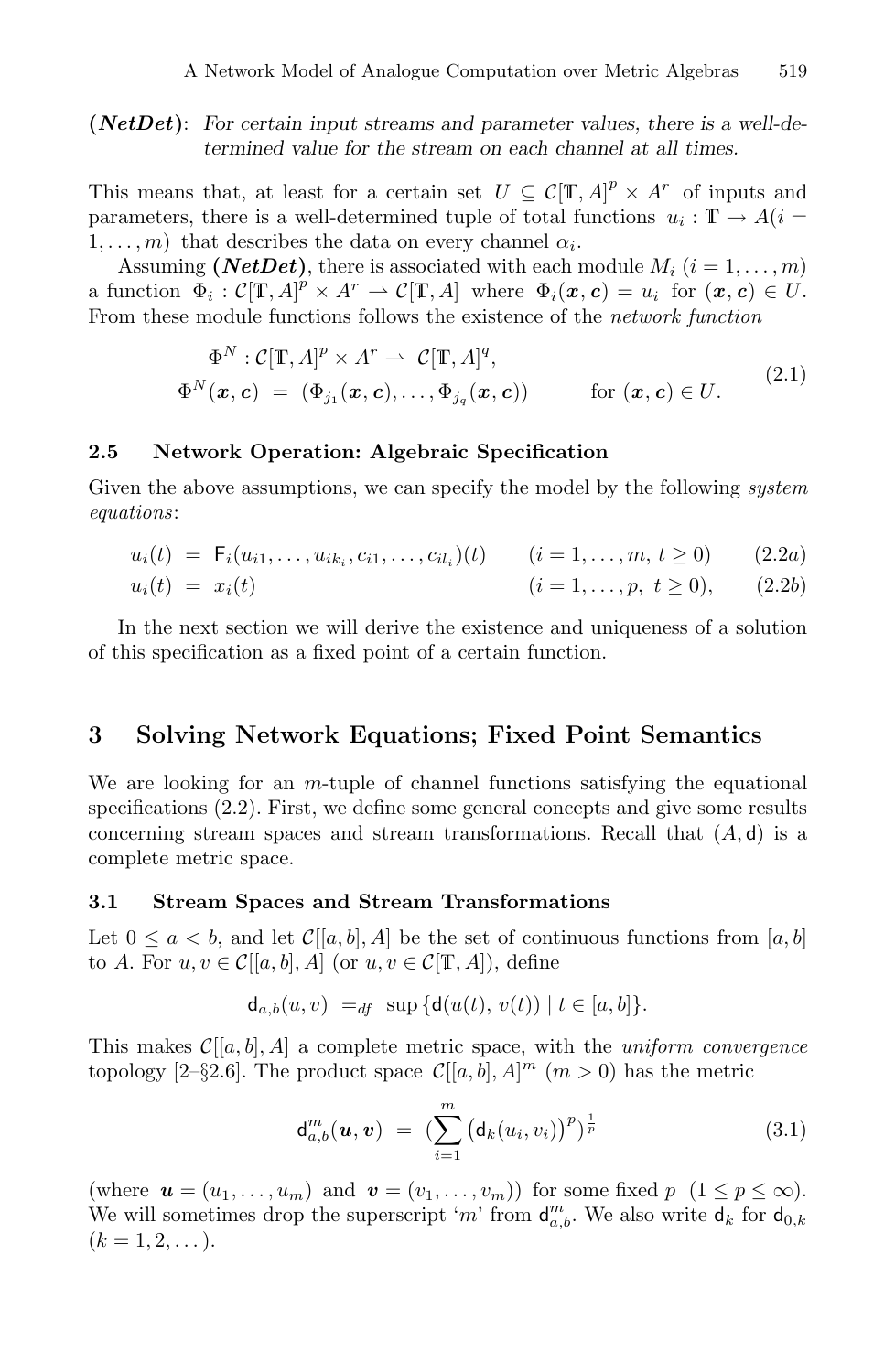The *stream space*  $C[\mathbb{T}, A]$  is, in general, not a metric space, and  $d_{a,b}$  is only a pseudometric on  $C[T, A]$ . Nevertheless we can define a notion of convergence in  $\mathcal{C}[\mathbb{T}, A]$  as follows. A sequence  $(u_0, u_1, u_2, \dots)$  of elements of  $\mathcal{C}[\mathbb{T}, A]$  is said to *converge locally uniformly* to the limit  $u \in \mathcal{C}[\mathbb{T}, A]$  if for all k there exists N such that for all  $n \geq N$ ,  $d_k(u_n, u_N) \leq 2^{-k}$ . The space  $\mathcal{C}[\mathbf{T}, A]$  is given the *compact open topology* [2–§3.4]. This is equivalent to the *topology of local uniform convergence*, which can be characterised as follows. Given a set  $X \subseteq \mathcal{C}[\mathbb{T}, A]$  and a point  $u \in \mathcal{C}[\mathbb{T}, A]$ , u is in the *closure* of X if, and only if, there is a sequence of elements of  $X$  which converges locally uniformly to  $u$ .

This topology on  $\mathcal{C}[\mathbf{T}, A]$  can also be characterised as the *inverse limit* [2] of the family of topological spaces  $\mathcal{C}[[0, k], A]$   $(k = 0, 1, 2, ...)$  with mappings  $\pi_k : C[[0, k+1], A] \to C[[0, k], A]$  defined by  $\pi_k(u) = u_k$ .

The space  $\mathcal{C}[\mathbf{T}, A]$  is *complete* in the following sense. We must first define:

**Definition 3.1.1 (Locally uniform Cauchy sequence).** A sequence  $(u_0,$ u<sub>1</sub>, u<sub>2</sub>,...) of elements of  $C[T, A]$  is *locally uniform Cauchy* if  $\forall k \exists N \forall m, n \geq$  $N : d_k(u_m, u_n) \leq 2^{-k}$ .

**Lemma 3.1.2** (Completeness of  $C[T, A]$ ). A *locally uniform Cauchy sequence in* C[T, A] *converges locally uniformly to a limit.*

We are interested in stream transformations  $f : C[\mathbb{T}, A]^m \to C[\mathbb{T}, A]^m$ .

**Definition 3.1.3 (Contracting stream transformations).** Let  $0 < \kappa < 1$ and  $\tau > 0$ . A stream transformation  $f : \mathcal{C}[\mathbf{T}, A]^m \to \mathcal{C}[\mathbf{T}, A]^m$  is *contracting w.r.t.*  $(\kappa, \tau)$ , or in *Contr*( $\kappa, \tau$ ), if for all  $T \ge 0$  and all  $u, v \in C[\mathbb{T}, A]^m$ :  $d_{T,T+\tau}(f(\boldsymbol{u}),f(\boldsymbol{v})) \leq \kappa \cdot d_{T,T+\tau}(\boldsymbol{u},\boldsymbol{v}).$ 

**Lemma 3.1.4.** *Suppose* f *satisfies* (*Caus*)*.* If  $f \in$  *Contr*( $\kappa, \tau$ ) *for some*  $\tau > 0$ *, then*  $f \in$  *Contr*( $\kappa$ ,  $\tau'$ ) *for all*  $\tau' > 0$ *.* 

**Remark 3.1.5.** Hence if  $f \in \text{Contr}(\kappa, \tau)$ , we can choose  $\tau$  freely. We will henceforth write  $\text{Contr}(\kappa)$  instead of  $\text{Contr}(\kappa, \tau)$ , and generally take  $\tau = 1$ .

**Theorem 1 (Fixed point of contracting stream transformation).** *Suppose*  $f \in \text{Contr}(\kappa)$  for some  $\kappa < 1$ . Then f has a unique fixed point, i.e., *there is a unique*  $u \in C[\mathbb{T}, A]^m$  *such that*  $f(u) = u$ *.* 

*Proof.* Uniqueness is an easy exercise. We prove existence by constructing a fixed point **u** of f as a limit of a locally uniformly convergent Cauchy sequence of stream tuples:

$$
\boldsymbol{u}_0, \ \boldsymbol{u}_1, \ \boldsymbol{u}_2, \ \ldots \tag{3.2}
$$

Define  $u_0$  arbitrarily, and  $u_{n+1} = f(u_n)$ . Then for all k, n, by induction on n:

$$
\mathsf{d}_k(\boldsymbol{u}_{n+1},\,\boldsymbol{u}_n)\,\,\leq\,\,\kappa^n\mathsf{d}_k(\boldsymbol{u}_1,\,\boldsymbol{u}_0).
$$

The sequence (3.2) can then be seen to be a locally uniform Cauchy sequence, by choosing N (for a given k, in Definition 3.1.1) such that

$$
\kappa^N \ < \ \frac{2^{-k}}{\mathsf{d}_k(\boldsymbol{u}_1,\boldsymbol{u}_0)}.
$$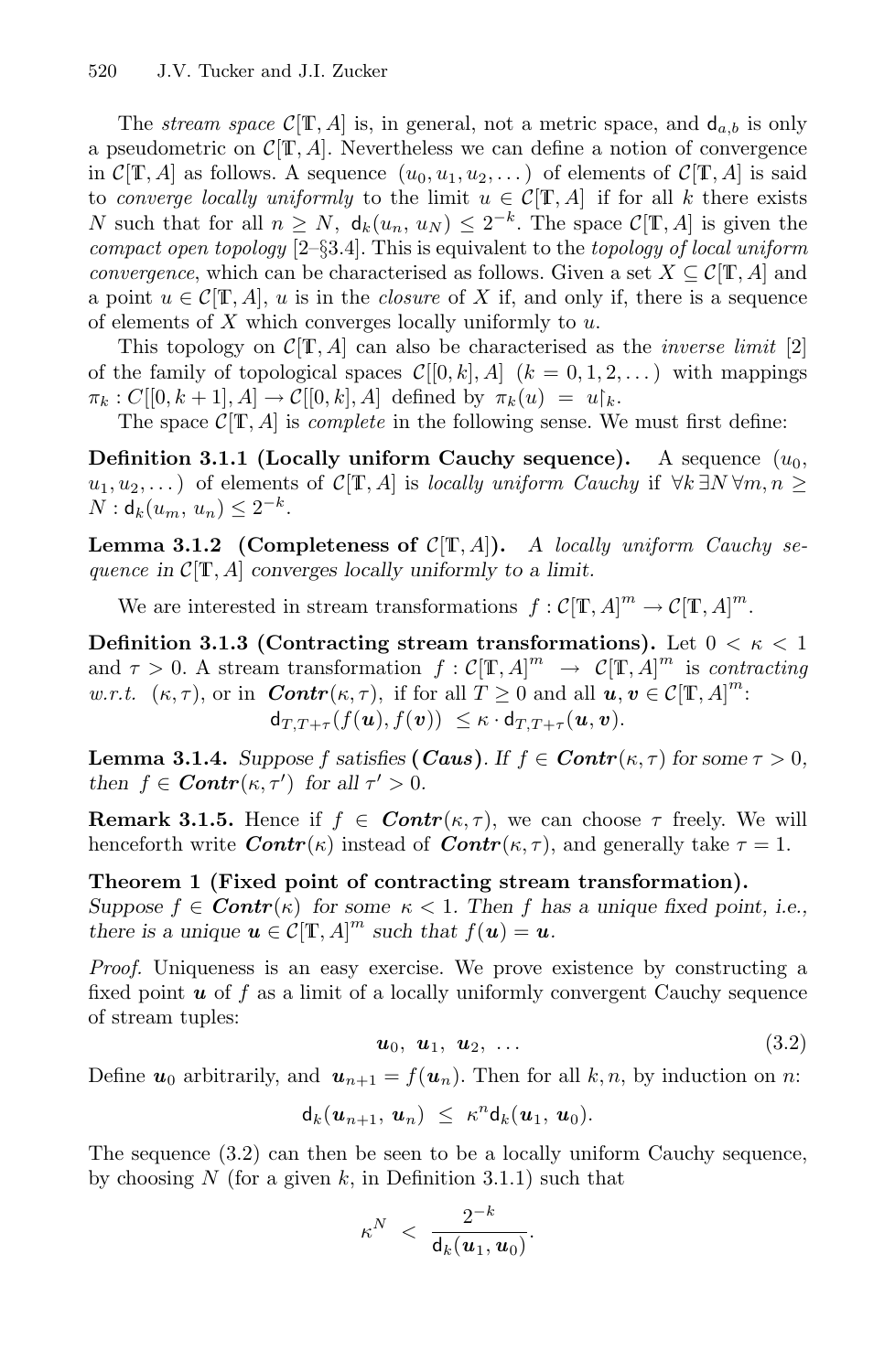Thus by Lemma 3.1.2, the sequence (3.2) converges locally uniformly to a limit *u*. Hence, also, the sequence

$$
f(\mathbf{u}_0), f(\mathbf{u}_1), f(\mathbf{u}_2), \ldots
$$
\n(3.3)

converges locally uniformly to  $f(\boldsymbol{u})$ , since by the contraction property of f,

$$
\mathsf{d}(f(u_n), f(u)) \leq \kappa \cdot \mathsf{d}(u_n, u).
$$

Since  $(3.3)$  is the sequence  $(3.2)$  shifted by 1, it also converges to  $u$ , and so  $f(\boldsymbol{u}) = \boldsymbol{u}$ .  $\Box$ 

In Section 5, where we consider the *computability* of the fixed point *u* as a function of the inputs  $(x, c)$ , we will need a stronger property of the sequence (3.2) than local uniform convergence, namely *effective* local uniform convergence.

We turn to apply the above theory to the network  $N$ .

#### **3.2 Network Function**

Recall the network function  $\Phi^N$  (2.1) and the specifications (2.2). Notice next that a stream tuple  $(u_1,\ldots,u_m)$  satisfying the specifications  $(2.2)$  can be characterised as a *fixed point* of the function

$$
\Psi_c^N : \mathcal{C}[\mathbb{T}, A]^m \to \mathcal{C}[\mathbb{T}, A]^m
$$
\n
$$
\text{defined by } \Psi_c^N(u_1, \dots, u_m) = (\mathsf{F}_1(\boldsymbol{u}_1, \boldsymbol{c}_1), \dots, \mathsf{F}_m(\boldsymbol{u}_m, \boldsymbol{c}_m)) \tag{3.4}
$$

(where, on the r.h.s.,  $u_i$ ,  $c_i$  are the lists of input streams and local parameters associated with  $F_i$ ) subject to the constraint (2.2b). Now by equation (2.2b), the first p components  $(u_1,\ldots,u_n)$  of the tuple  $(u_1,\ldots,u_m)$  on the left hand side are identical to x. Similarly, on the right hand side, for  $i = 1, \ldots, p$ ,  $F_i$  is the identity function, with argument  $u_i = x_i$ , and so (3.4) can be rewritten as

$$
\Psi_{\mathbf{c}}^{N}(\mathbf{x}, u_{p+1}, \dots, u_m) = (\mathbf{x}, \ \mathsf{F}_{p+1}(\mathbf{u}_{p+1}, \mathbf{c}_{p+1}), \dots, \mathsf{F}_m(\mathbf{u}_m, \mathbf{c}_m)).
$$
 (3.5)

Therefore  $\Psi^N$  can be reformulated as a function only of the *non-input streams*  $u = (u_{p+1}, \ldots, u_m)$ , with the *input streams*  $x$  as further parameters, thus:

$$
\Psi_{c,x}^N : \mathcal{C}[\mathbb{T}, A]^{m-p} \to \mathcal{C}[\mathbb{T}, A]^{m-p}
$$
  

$$
\Psi_{c,x}^N(\mathbf{u}) =_{df} \Psi_c^N(\mathbf{x}, \mathbf{u}).
$$
 (3.6)

So *a fixed point for*  $\Psi_{c,x}^{N}$  *will be a solution to* (2.2). Thus the basic questions are:

- Under what conditions does  $\Psi_{c,x}^N$  have a fixed point?
- Under what conditions is it unique?

We will give at least a partial solution to this, namely a sufficient condition for a fixed point, by applying the theory of contracting stream transformations developed above.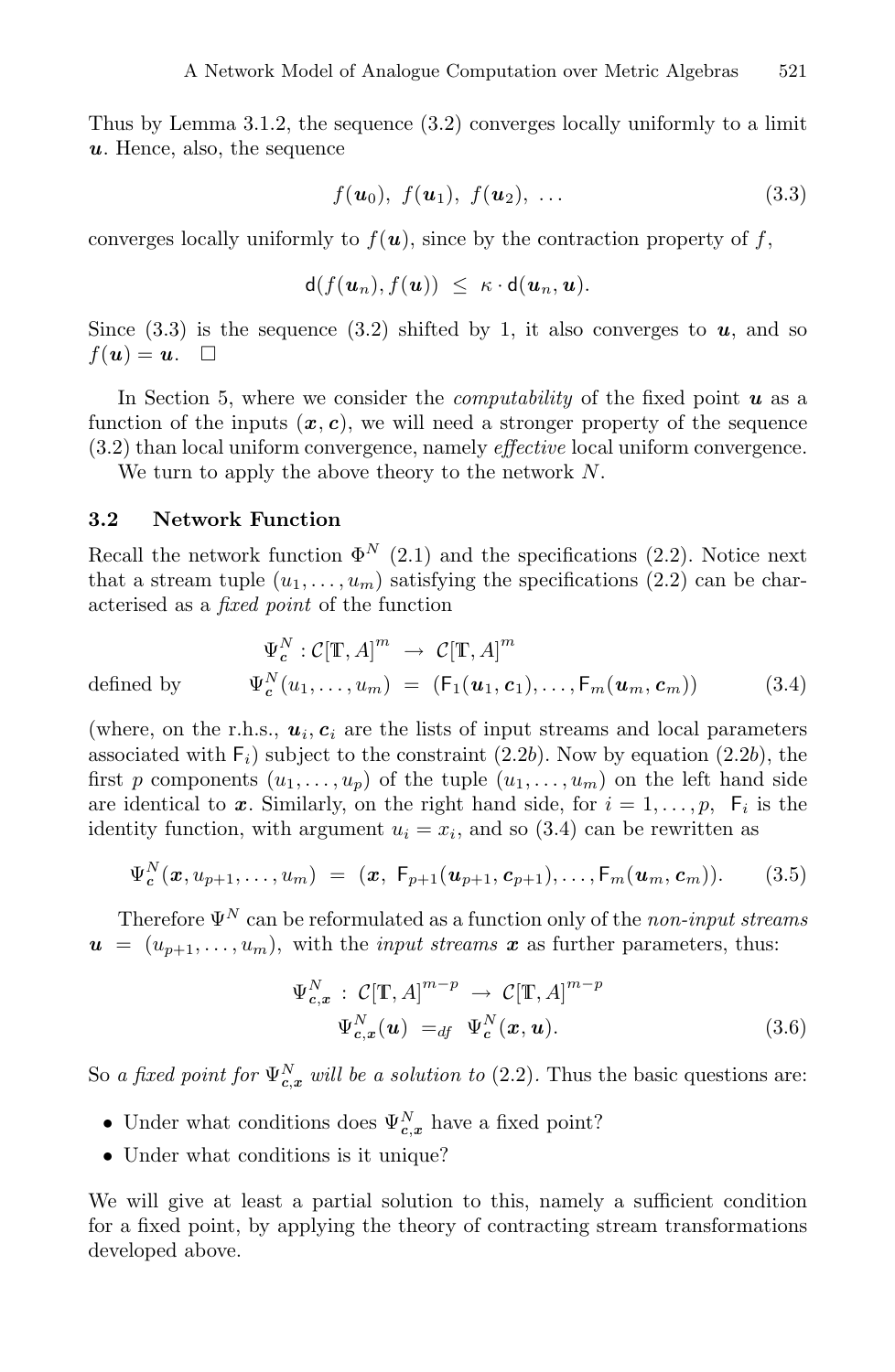### **3.3 Solution of Fixed Point Equation**

Recall Def. 3.1.3 and Remark 3.1.5.

**Definition 3.3.1** (Contracting condition for network). Given  $c \in A^r$ ,  $x \in C[\mathbb{T}, A]^p$  and  $0 < \kappa < 1$ , the network N satisfies  $Contr_{c,x}(\kappa)$  if the stream transformation  $\Psi_{c,x}^N$  is in *Contr*(*k*). It is *contracting at*  $(c, x)$  if it satisfies *Contr*<sub>c,*x*</sub>( $\kappa$ ) for some  $\kappa$  < 1.

#### **Theorem 2.**

- (a) Suppose for all  $(\mathbf{x}, \mathbf{c}) \in U \subseteq C[\mathbb{T}, A]^p \times A^r$ , there exists  $\kappa < 1$  such that *the network* N *satisfies Contr*<sub>c,*x*</sub>( $\kappa$ ). Then for all  $(x, c) \in U$  there is a *unique*  $u = (u_1, \ldots, u_m) \in C[\mathbf{T}, A]^m$  *satisfying* (2.2)*. It is given by specifying*  $u_i = x_i$  for  $i = 1, \ldots, p$ , and  $\mathbf{u} = (u_{p+1}, \ldots, u_m)$  as the unique fixed point *of the function*  $\Psi_{c,x}^{N}$  *defined by equations* (3.5) *and* (3.6)*. This defines the network function*  $\Phi^N$  *as in* (2.1)*, with*  $\Phi^N(\mathbf{x}, \mathbf{c}) = \mathbf{u}$  *for all*  $(\mathbf{x}, \mathbf{c}) \in U$ *.*
- (b) If, in addition, the module functions are continuous, then  $\Phi^N$  is continuous *at all points in* U *at which* κ *can be defined continuously.*

Part (a) is immediate from Theorem 1. We omit the proof of (b).

## **4 A Case Study**

We apply the theory of Section 3 to an example from a standard text [5].

#### **4.1 The Physical System**

(See Figure 2.) A mass M is suspended by a spring with stiffness  $K$  and damping coefficient D. A force  $f$  (varying with time  $t$ ) is applied to M. We want to compute its displacement  $x$  as a function of  $t$ .



**Fig. 2.** Case study: The physical system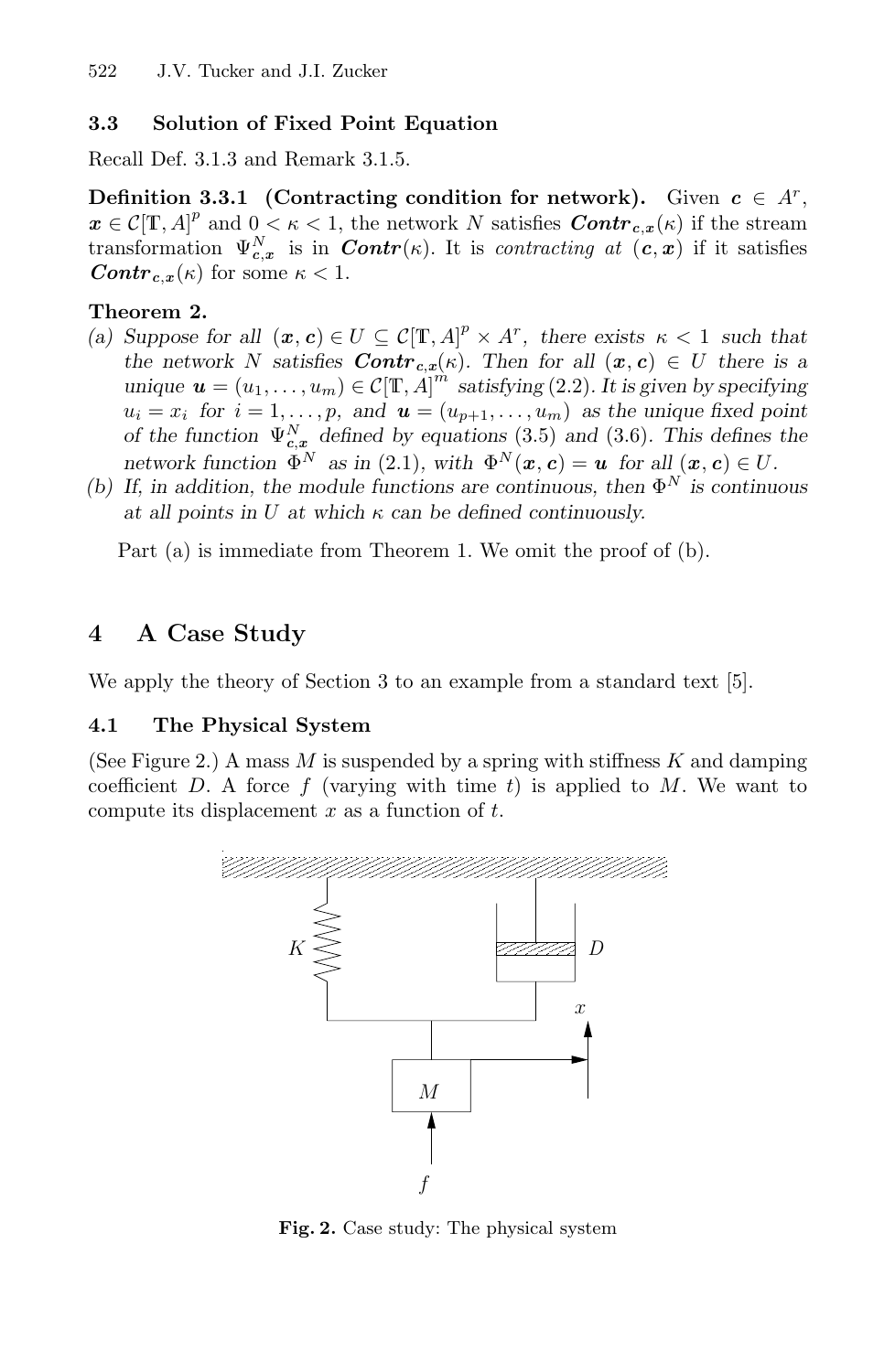#### **4.2 Equational Specification**

Three forces act on the mass: the external force f, the spring force  $-Kx$ , and the damping force  $-Ddx/dt$ . By Newton's second law of motion,  $Ma+Dv+Kx = f$ , where  $v = dx/dt$  is the velocity, and  $a = dv/dt$  the acceleration.

#### **4.3 Network**

The analogue network  $N$  for this system is shown in Figure 3. It is simplified from the one in [5], by combining each scalar multiplier with the preceding or following module. There is also an extra "identity" module  $M_1$  for the input stream f.



**Fig. 3.** Case study: The network

There are 3 other modules  $M_2, M_3, M_4$ , with associated functions  $\mathsf{F}_i$   $(i = 2, 3, 4)$ :

$$
a(t) = F_2(f, x, v)(t) = (f(t) - Kx(t) - Dv(t))/M
$$
  

$$
v(t) = F_3(a)(t) = (\int_0^t a) + v_0
$$
  

$$
x(t) = F_4(a)(t) = (\int_0^t v) + x_0
$$

The integration constants  $v_0$  and  $x_0$  represent initial velocity and displacement.

#### **4.4 Network Semantics**

The parameter list is  $c = (M, K, D, v_0, x_0)$ , the single *input stream* is f, and the list of *non-input streams* is  $u = (a, v, x)$ . So we want a fixed point of the function  $\Psi_{c,f}: \mathcal{C}[\mathbb{T},\mathbb{R}]^3 \to \mathcal{C}[\mathbb{T},\mathbb{R}]^3$ , where  $\Psi_{c,f}(a,v,x)=(a',v',x')$  with

$$
a'(t) = (f(t) - Kx(t) - Dv(t))/M
$$
  
\n
$$
v'(t) = (\int_0^t a) + v_0
$$
  
\n
$$
x'(t) = (\int_0^t v) + x_0.
$$
\n(4.1)

For changes  $\delta a, \delta v, \delta x$  in  $a, v, x$ , and corresponding changes  $\delta a', \ldots$  in  $a', \ldots$ :

$$
\Psi_{c,f}(a+\delta a, v+\delta v, x+\delta x) = (a'+\delta a', v'+\delta v', x'+\delta x').
$$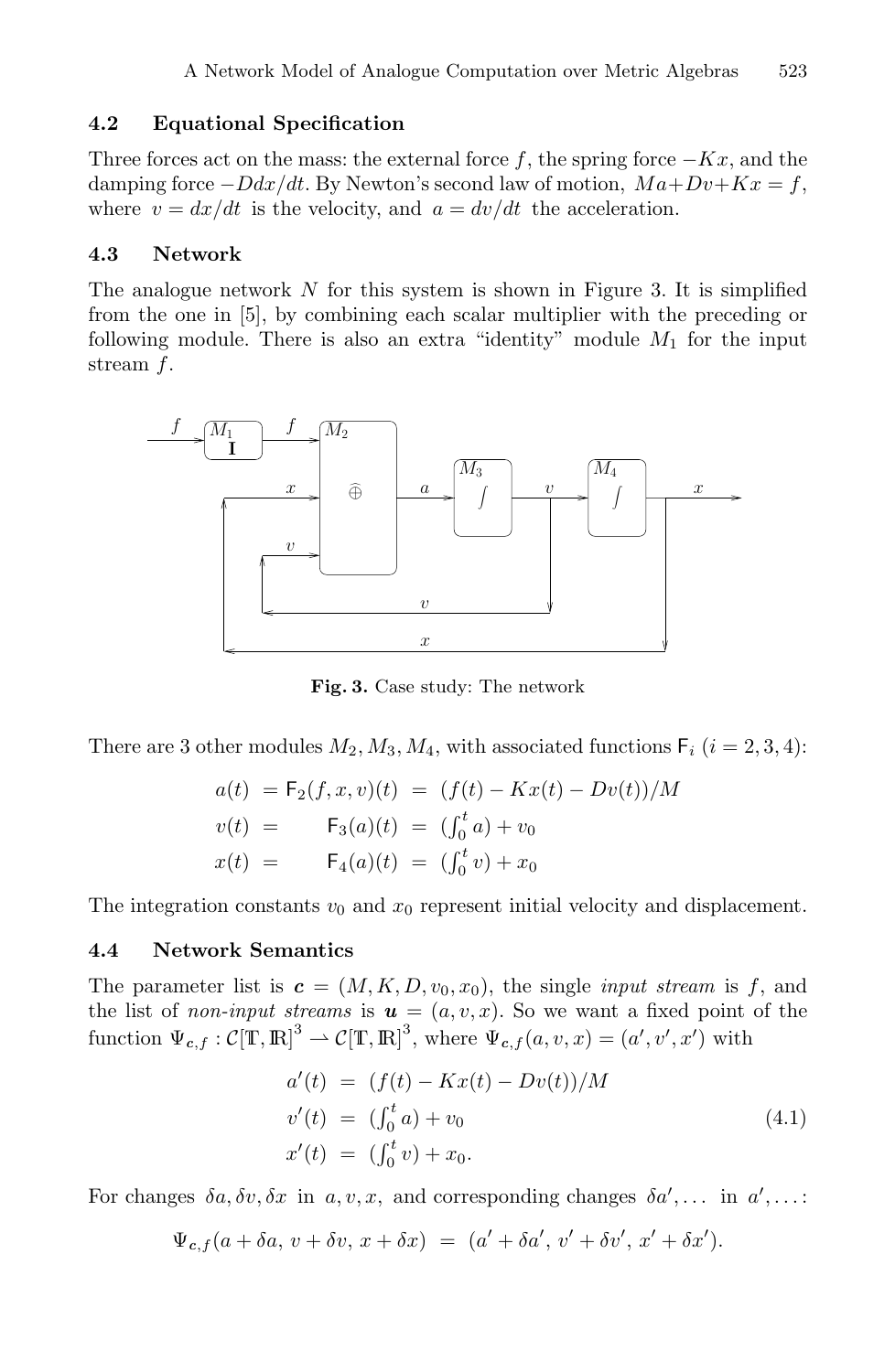Then (using the pseudonorm  $||u|| =_{df} \sup \{u(t) | T \le t \le T + \tau\}$ ) from (4.1):

$$
\|\delta a'\| \le (K\|\delta x\| + D\|\delta v\|)/M \tag{4.2a}
$$

$$
\|\delta v'\| \le \tau \|\delta a\| \tag{4.2b}
$$

$$
\|\delta x'\| \leq \tau \|\delta v\|.\tag{4.2c}
$$

Now assume  $M > \max(K, 2D)$  (4.3) and put  $\kappa =_{df} \max(K, 2D)/M,$  (4.4)

$$
\tau =_{df} D/M. \tag{4.5}
$$

By (4.3),  $\kappa$  < 1. Define the product pseudonorm  $\|(\delta a, \delta v, \delta x)\| =_{df} \|\delta a\| +$  $\|\delta v\| + \|\delta x\|$ . (This corresponds to taking  $p = 1$  in (3.1).) Then

$$
\begin{aligned} ||(\delta a', \delta v', \delta x')|| &= ||\delta a'|| + ||\delta v'|| + ||\delta x'|| \\ &\le (K/M) ||\delta x|| + (D/M + \tau) ||\delta v|| + \tau ||\delta a|| \quad \text{by (4.2)} \\ &\le \kappa ||(\delta a, \delta v, \delta x)|| \quad \text{by (4.4) && (4.5)} \end{aligned}
$$

which proves  $Contr_{c,f}(\kappa)$ . Note that the only assumption needed to prove the contraction property was  $(4.3)$ , i.e., that the mass M be sufficiently large relative to the stiffness  $K$  and damping coefficient  $D$ . No assumption was needed on either the initial values  $v_0$  and  $x_0$  of velocity and displacement, or the external force  $f(t)$ . Hence, from Theorem 2:

**Theorem 3.** *The network of Figure 3 is contracting, and hence satisfies***(***NetDet***)***, for any input stream*  $f(t)$ *, provided*  $M > \max(K, 2D)$ *.* 

**Corollary.** The system of Figure 2 has a well-determined solution  $(a(t), v(t))$ ,  $x(t)$  for the acceleration, velocity and displacement as functions of time  $t \geq$ 0, for any input force  $f(t)$  as a continuous function of time  $t \geq 0$ , and any *initial conditions*  $(v_0, x_0)$  *for the velocity and displacement, provided only that*  $M > \max(K, 2D)$ *. Moreover, under this condition, the solution streams*  $(a, v, x)$ *depend continuously on the input stream f and the parameters*  $(M, K, D, v_0, x_0)$ *.* 

## **5 Computability of the Solution**

We want to show that the network function which solves the network specification (2.2) according to Theorem 2 is computable relative to the module functions; in other words, the output streams are computable from the input streams, parameters, and module functions. Hence if the module functions are computable, then so is the network function.

By "computable" here we mean: computable according to some concrete model of computation on  $C[T, A]$ . We give a new model, inspired by the approximation of  $\mathcal{C}[\mathbb{T}, A]$  by the metric spaces  $\mathcal{C}[[0, k], A]$ .

An alternative treatment of concrete computation on the space  $\mathcal{C}[X, Y]$  with the compact-open topology is given in [16], with  $X \subseteq \mathbb{R}^m$  and  $Y = \mathbb{R}^n$ .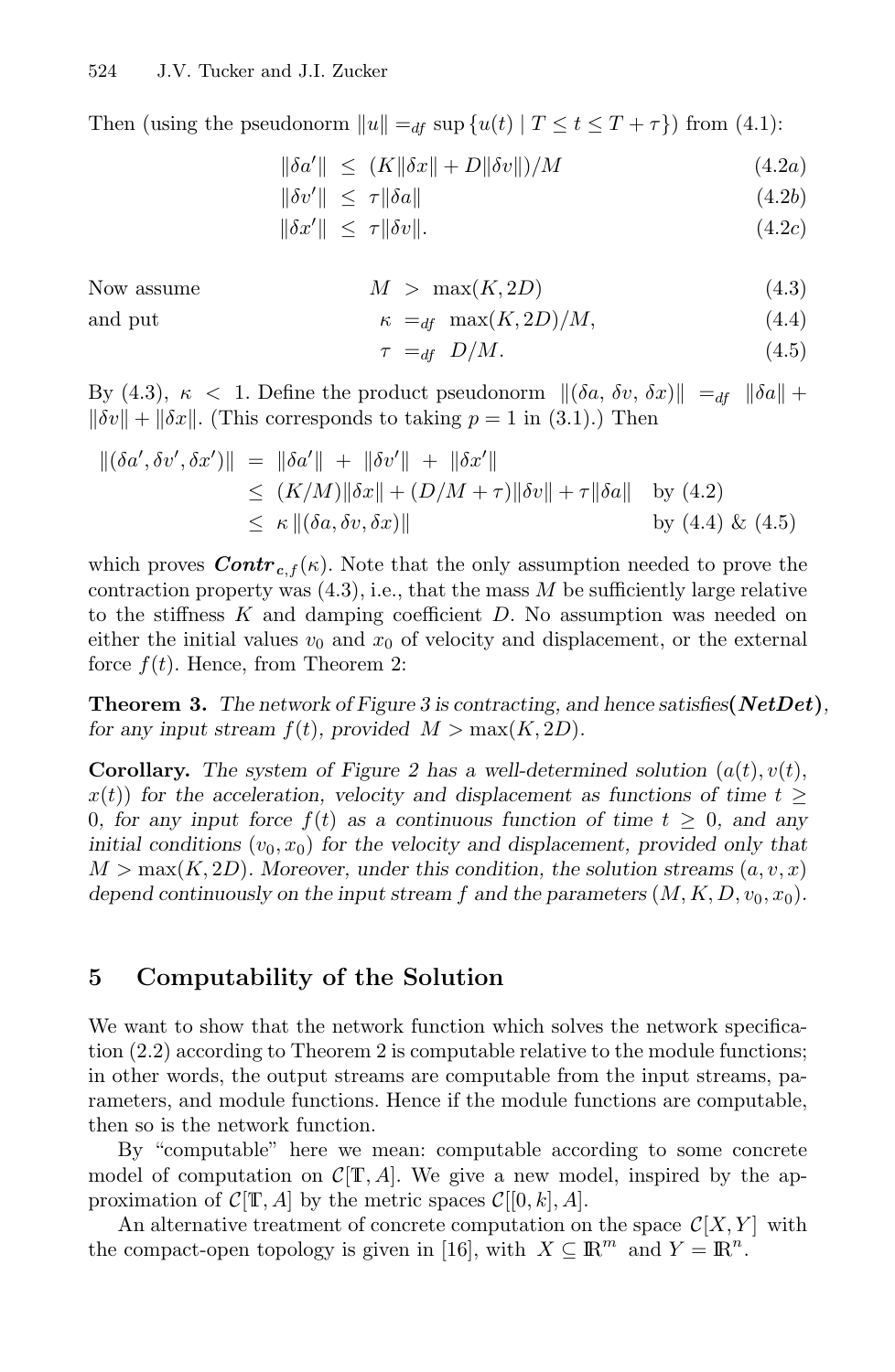#### **5.1 Topological Algebra of Streams**

Consider the *5-sorted topological algebra*

$$
\mathcal{C} = (A, \mathbb{R}, \mathbb{T}, \mathcal{C}[\mathbb{T}, A], \mathbb{N}; \mathsf{d}, \mathsf{eval})
$$

where  $d: A^2 \to \mathbb{R}$  and eval :  $C[\mathbb{T}, A] \times \mathbb{T} \to A$  are, respectively, the distance function on A and the evaluation function:  $eval(u, t) = u(t)$ . C is a topological algebra, because each of the five carriers has an associated topology with respect to which the basic functions (d and eval) are continuous. The carrier IR is needed for the metric on A. The set of sorts of the signature  $\Sigma$  of C is  $$ five carriers of C as  $C_s$  for  $s \in$  *Sort*.

#### **5.2 Enumerations of Subfamilies of** *C*

The following extends the concepts in [15] on concrete computation on metric algebras to the case of the topological (non-metric) algebra  $\mathcal{C}[\mathbb{T}, A]$ . We will fix an *enumeration* of certain subsets of the carriers, i.e., a family  $\alpha$  of bijections  $\alpha_s : \mathbb{N} \to X_s \subseteq C_s$  ( $s \in **Sort**$ ) of  $\mathbb N$  with certain subsets  $X_s$  of  $C_s$ . The pair  $(X_s, \alpha_s)$  is called an *enumerated subset* of  $C_s$ . The enumerations are as follows.

First, the mapping  $\alpha_A : \mathbb{N} \to X \subseteq A$  is an enumeration of some dense subset X of A. Here we need a separability assumption:

**(***Sep***)**: A *is separable.*

From (*Sep*) follows that  $\mathcal{C}[\mathbb{T}, A]$  is also separable. This enumeration  $\alpha_A$  (or rather its "computational closure"  $\overline{\alpha}_A$ , see below) must also satisfy a *Σ*-*effectivity* assumption, to be described below (5.4.3). The mapping  $\alpha_R : \mathbb{N} \to \mathbb{Q} \subset \mathbb{R}$  is a standard enumeration of the rationals. (In case  $A = \mathbb{R}$ ,  $\alpha_A$  is the same as  $\alpha_{\mathsf{R}}$ .) Similarly  $\alpha_{\mathsf{T}} : \mathbb{N} \to \mathbb{Q}^+ \subset \mathbb{T}$  is a standard enumeration of the nonnegative rationals. The mapping  $\alpha_N$  is just the identity on IN. Finally, and most interestingly, the mapping  $\alpha_{\mathsf{C}} : \mathbb{N} \to Z \subset \mathcal{C}[\mathbb{T}, A]$  is a "standard" enumeration of some countable dense subset Z of  $C[T, A]$ , which must satisfy a  $\Sigma$ -effectivity assumption (5.4.3 below), as well as the following:

#### **Assumption 5.2.1 (Effective locally uniform continuity of**  $(Z, \alpha_C)$ **).**

*There is a recursive function*  $\mu : \mathbb{N}^3 \to \mathbb{N}$  *such that for all* k,  $\ell, n$ , writing  $z_n = \alpha_c(n)$ :

 $\forall t_1, t_2 \in [0, k] : |t_1 - t_2| < 2^{-\mu(k, \ell, n)} \Rightarrow \mathsf{d}(z_n(t_1), z_n(t_2)) < 2^{-\ell}.$ 

#### **5.3 Computational Closure**

For our model of *concrete computation* on  $C[T, A]$ , we construct the *computational closures*  $\mathcal{C}_{\alpha_{s}}(X_{s})$  of the enumerated subsets  $(X_{s}, \alpha_{s})$  of the spaces  $C_{s}$ , with enumerations  $\overline{\alpha_s} : \Omega_{\overline{\alpha_s}} \to \mathcal{C}_{\alpha_s}(X_s)$ , so that  $X_s \subseteq \mathcal{C}_{\alpha_s}(X_s) \subseteq C_s$  for  $s \in$  **Sort**, as we now describe.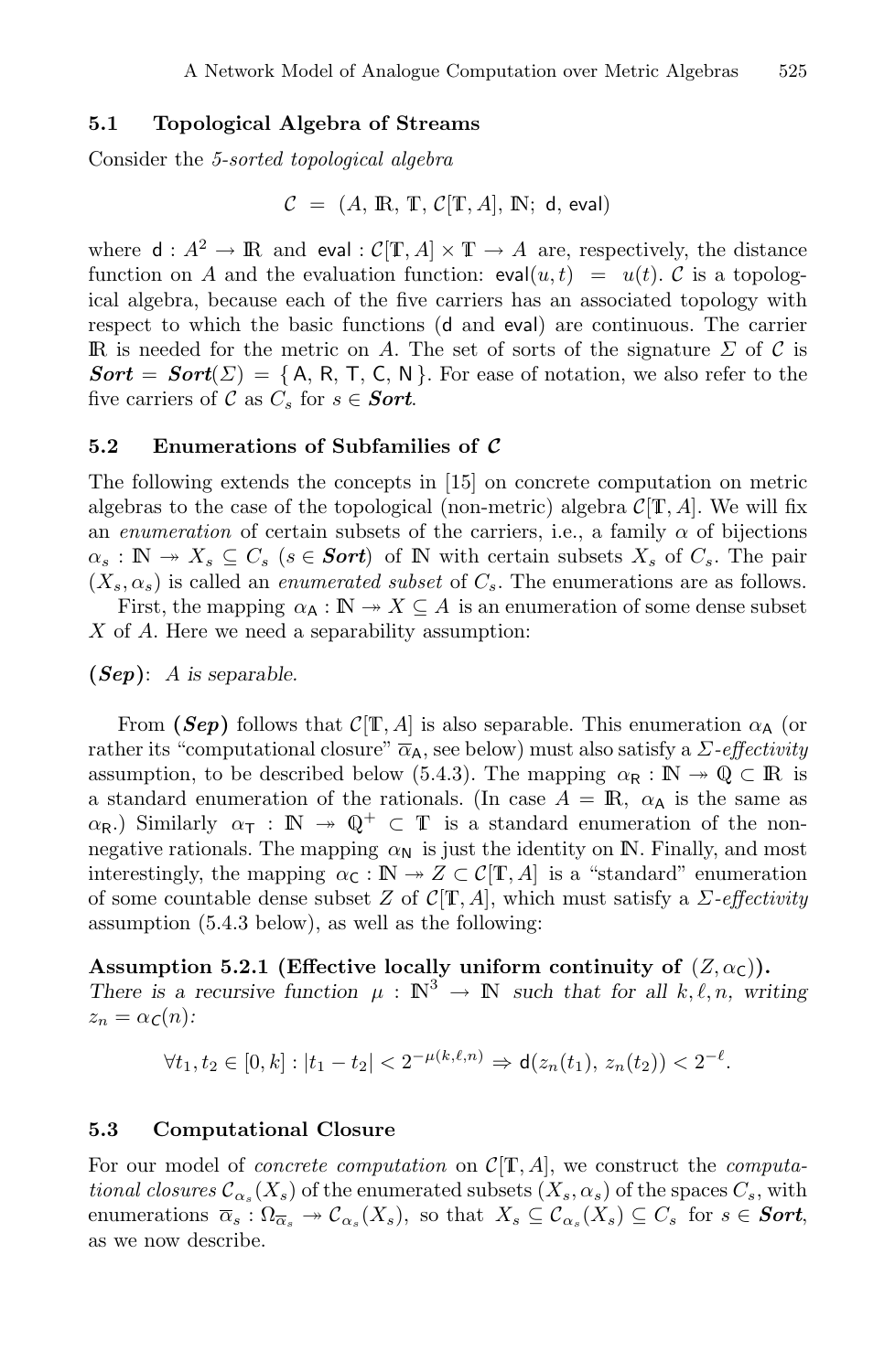First, for the metric space A, we define the set  $\mathcal{C}_{\alpha}(\mathbf{X})$  of  $\alpha$ -*computable elements of* A, to be the limits in A of effectively convergent Cauchy sequences of elements of the enumerated subset X, with corresponding enumeration  $\overline{\alpha}_{A}$ . Details of the construction of  $\mathcal{C}_{\alpha}$  (X) and  $\overline{\alpha}_A$  can be found in [15]. We omit them, since below, for the computational closure of  $Z \in \mathcal{C}[\mathbb{T}, A]$ , we describe a model of concrete computability for a more general situation — the non-metric topological space  $\mathcal{C}[\mathbb{T}, A]$ .

The computational closures  $\mathcal{C}_{\alpha_{\mathbb{R}}}(\mathbb{Q})$  and  $\mathcal{C}_{\alpha_{\mathbb{R}}}(\mathbb{Q}^+)$  in R and T respectively are defined in the same way. The computational closure of  $\mathbb N$  is, trivially,  $\mathbb N$ , with (again) the identity enumeration. Finally, for the space  $\mathcal{C}[\mathbb{T}, A]$  with its enumerated subset  $(Z, \alpha<sub>C</sub>)$  (where we henceforth usually drop the subscripts of  $\alpha$  and  $\overline{\alpha}$ ), let  $\mathcal{C}_{\alpha}(Z) \subset \mathcal{C}[\mathbb{T}, A]$  be the set of all limits in  $\mathcal{C}[\mathbb{T}, A]$  of  $\alpha$ -effectively *locally uniform Cauchy sequences* of elements of Z — such limits always existing by the completeness of  $\mathcal{C}[\mathbb{T}, A]$  (Lemma 3.1.2) — and let  $\Omega_{\overline{\alpha}} \subset \mathbb{N}$  be the set of codes for  $\mathcal{C}_{\alpha}(Z)$ . More precisely,  $\Omega_{\overline{\alpha}}$  consists of pairs of numbers  $c = \langle e, m \rangle$ where  $(i)$  e is an index for a recursive function defining a sequence

$$
z_0, z_1, z_2, \ldots \tag{5.1}
$$

of elements of Z, where  $z_n = \alpha({e}{n})$ ; and  $(ii)$  m is an index for a modulus of *local uniform convergence*, i.e.,  $\forall k, \forall n, p \geq \{m\}(k) : d_k(z_n) \mid k, z_p \mid k) \leq 2^{-k}$ . For any such code c,  $\overline{\alpha}(c)$  is defined as the limit in  $\mathcal{C}[\mathbb{T}, A]$  of the Cauchy sequence (5.1), and  $\mathcal{C}_{\alpha}(Z)$  is the range of  $\overline{\alpha}$ .

#### **5.4 Concrete Computation on** *C***[T***, A***]**

For a tuple of sorts  $\sigma = (s_1, \ldots, s_m)$  we have the *product space*  $C^{\sigma}$  $=_{df} C_{s_1} \times \cdots \times C_{s_m}$ , the *product domain*  $\Omega_{\overline{\alpha}}^{\sigma} =_{df} \Omega_{\overline{\alpha}_{s_1}} \times \cdots \times \Omega_{\overline{\alpha}_{s_m}}^{\sigma} \subseteq \mathbb{N}^m$ , and the *product enumeration*  $\overline{\alpha}^{\sigma} = (\alpha_{s_1}, \ldots, \alpha_{s_m}) : \Omega_{\overline{\alpha}}^{\sigma} \to C^{\sigma}$ .

**Definition 5.4.1 (Tracking function).** Let  $f: C^{\sigma} \rightharpoonup C_s$ . A function  $\varphi$ :  $\Omega_{\overline{\alpha}}^{\sigma} \rightharpoonup \Omega_{\overline{\alpha}_s}$  is an  $\overline{\alpha}$ -tracking function for f if the following diagram commutes:



**Definition 5.4.2 (Concrete computability on**  $C[T, A]$ **).** Suppose  $f, g_1, \ldots,$  $g_k$  are functions on  $\mathcal{C}[\mathbb{T}, A]$  with  $\overline{\alpha}$ -tracking functions  $\varphi, \psi_1, \ldots, \psi_k$  respectively. Then f is  $\overline{\alpha}$ -computable in (or *relative to*)  $g_1, \ldots, g_k$  iff  $\varphi$  is partially recursive in  $\psi_i,\ldots,\psi_k$ .

We need one more assumption on the enumeration  $\alpha$ .

**Assumption 5.4.3** ( $\Sigma$ -effectivity of  $\overline{\alpha}$ ). The basic functions of the algebra  $\mathcal{C}[\mathbb{T}, A]$ , namely d and eval, are  $\overline{\alpha}$ -computable.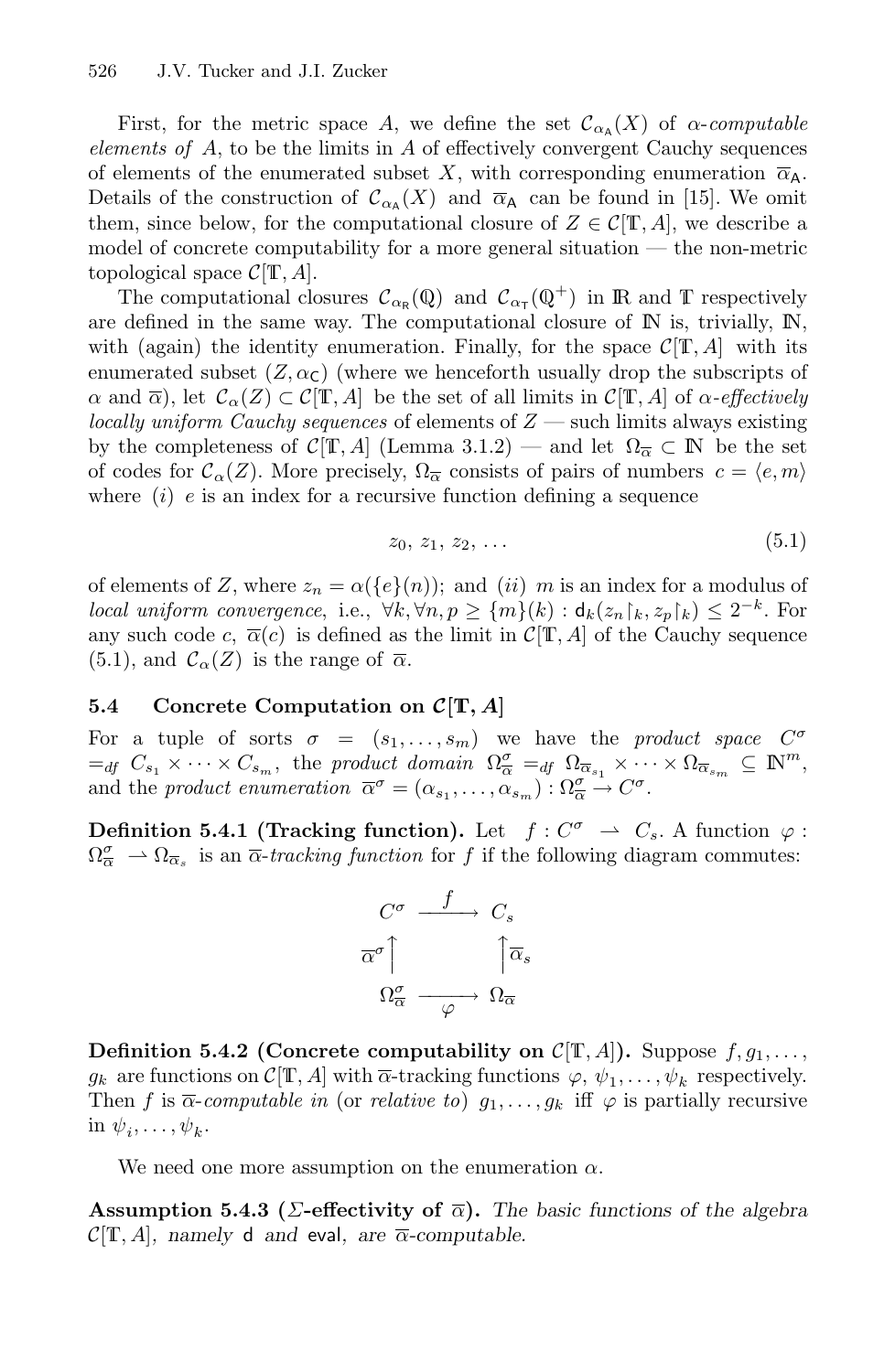**Example 5.4.4 (Concrete computation on**  $\mathcal{C}[\mathbb{T}, \mathbb{R}]$ **). Consider, in particu**lar, the case that the metric space A is IR. As stated above, for  $\alpha_A$  we would take the same as  $\alpha_R$ , i.e., a standard enumeration of the rationals.

As an example of a countable dense subset of  $\mathcal{C}[\mathbb{T},\mathbb{R}]$ , take  $Z = \mathbb{Z}Z$ , the set of all continuous "zigzag functions" from  $\mathbb T$  to  $\mathbb R$  with finitely many turning points, all with rational coordinates. Clearly, the set ZZ, under any reasonable enumeration  $\alpha_{\mathsf{C}}$ , satisfies the effective locally uniform continuity assumption (5.2.1). Also, the enumeration  $\overline{\alpha}$  derived from  $\alpha$  is clearly  $\Sigma$ -effective (Assumption 5.4.3).

We could use instead, as our starting point, the set of polynomial functions of t with rational coefficients. This yields the same set  $\mathcal{C}_{\alpha}(Z)$  of computable elements of  $\mathcal{C}[\mathbb{T}, \mathbb{R}]$ .

#### **5.5 Relative Concrete Computability of Functions Defined by Analog Networks**

Given a network N, we want to show the network function  $\Phi^N$  is  $\overline{\alpha}$ -computable relative to the module functions, provided it is contracting at the parameter and stream inputs.

For this we need a constructive concept of contraction, namely that a contracting factor  $\kappa$  < 1 can be found *effectively* in the parameters and stream inputs *c*, *x* over some domain.

#### **Definition 5.5.1 (Effectively contracting network).** Given  $U \subseteq$

 $\mathcal{C}[\mathbb{T}, A]^p \times A^r$ , the network N is  $(\overline{\alpha})$ -effectively contracting on U if a contracting factor  $\kappa_{x,c}$  can be found  $\overline{\alpha}$ -effectively in  $(x, c) \in U$ .

Note that this certainly holds with the case study in Section 4, where a value for  $\kappa$  can be found effectively in the parameters  $M, K, D$  (and independent of the input stream f), by equations (4.3) and (4.4), in the region  $U =_{df}$  $\{(M, K, D) \in \mathbb{R}^3 \mid M > \max(K, 2D)\}.$ 

**Theorem 4.** *Suppose the network* N *satisfies* (*Caus*),  $(Z, \alpha_C)$  *satisfies effective local uniform continuity, and*  $\overline{\alpha}$  *is*  $\Sigma$ -effective. Suppose also N *is*  $\overline{\alpha}$ -effectively *contracting on*  $U \subseteq C[\mathbb{T}, A]^p \times A^r$ . Then the network function  $\Phi^N$  is defined (at *least)* on U, and is  $\overline{\alpha}$ -computable relative to the module functions of N. Hence *if the module functions are*  $\overline{\alpha}$ -computable, then so is  $\Phi^N$ .

*Proof (outline).* For an input  $(x, c) \in U$ , the output of  $\Phi^N$  is a sub-tuple of the fixed point *u* of  $\Psi_{c,x}^{N}$  (§3.2). So it suffices to show that the function from  $(x, c) \in U$  to this *u* is computable. (Here "computable" means  $\overline{\alpha}$ -computable relative to the module functions.)

Consider the sequence of stream tuples  $u_n$ , defined in the proof of Theorem 1, with  $f = \Psi_{c,x}^N$ . First, each  $u_n$  is computable in  $(x, c)$ , by induction on n.

Further,  $(\mathbf{u}_n)$  is an *effectively* locally uniform Cauchy sequence, i.e. (in the notation of Definition 3.1.1)  $N$  can be obtained effectively from  $k$ . From this it follows that the limit *u* of this sequence, which is the fixed point of  $\Psi_{c,x}^{N}$ , is also computable in  $(x, c)$ .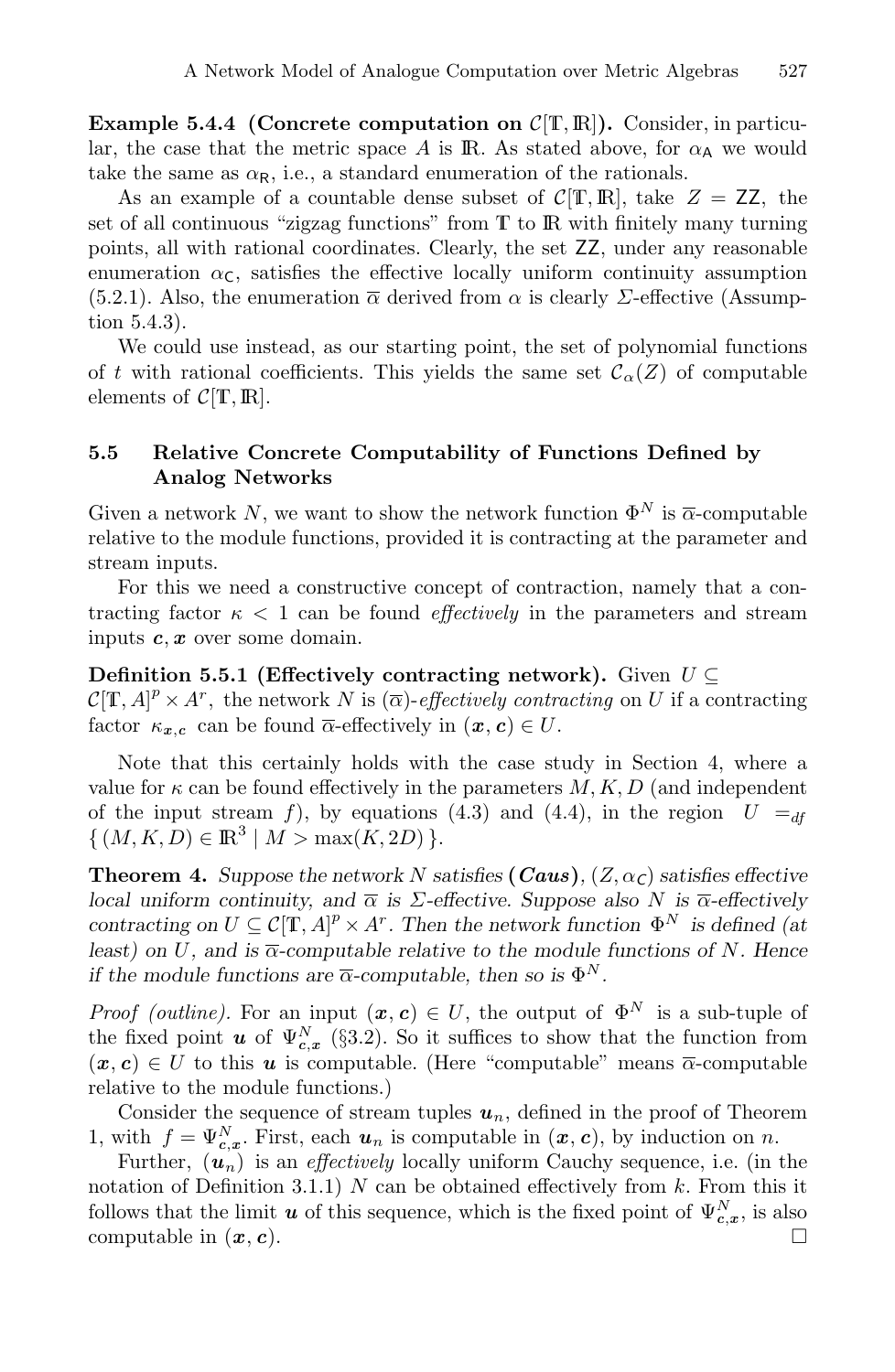## **5.6 Concrete Computability of Module Functions**

The standard module functions on  $\mathcal{C}[\mathbb{T},\mathbb{R}]$  are  $\overline{\alpha}$ -computable. For (a) *pointwise addition* and (b) *scalar multiplication* this is obvious. The interesting case is (c) *integration*. Here, in taking the integral as the limit of a Cauchy sequence of Riemann sums, we use the *effective locally uniform continuity* assumption  $(5.2.1).$ 

Thus all the module functions in the case study in Section 4 are concretely computable. Combining this with Theorem 4, we conclude that the function which solves the network equations in that example is concretely computable.

## **6 Concluding Remarks**

Most current research on analogue systems is focused on computation on the reals with the traditional processing units (adders, integrators etc.). Our network models, involving arbitrary processing units on data from metric spaces in continuous time, are new.

Several questions and problems are left open:

- 1. For the modules, it turned out that we did not need the assumption of *time invariance* (satisfied by the standard module functions in  $\S5.6$ ) which, like *causality* (which we did need) is common in dynamical system theory [9]. What is the significance of this assumption — or its absence?
- 2. What if we allow *partial* or *many-valued* module functions or partial streams?
- 3. Find reasonable conditions, other than the contraction property, that guarantee "good behaviour" of these networks.
- 4. Characterise the networks that produce all (and only) computable functions on  $\mathcal{C}[\mathbb{T}, A].$

## **References**

- 1. V. Bush. The differential analyzer: a new machine for solving differential equations. *Journal of the Franklin Institute*, **212** (1931) 447–488.
- 2. R. Engelking. *General Topology*. Heldermann Verlag, 1989.
- 3. D.S. Graça and J.F. Costa: Analog computers and recursive functions over the reals. *Journal of Complexity*, **19** (2003) 644–664.
- 4. E. Griffor, editor. *Handbook of Computability Theory*. North Holland, 1999.
- 5. D.E. Hyndman. *Analog and Hybrid Computing*. Pergamon Press, 1970.
- 6. S.C. Kleene. *Introduction to Metamathematics*. North Holland, 1952.
- 7. J. Mycka and J.F. Costa. Real recursive functions and their hierarchy. *Journal of Complexity* **20** (2005) 835–857.
- 8. C. Moore. Recursion theory on the reals and continuous time computation. *Theoretical Computer Science* **162** (1996) 23–44.
- 9. A.V. Oppenheim and A.S. Willsky. *Signals and Systems (2nd edition)* Prentice Hall, 1997.